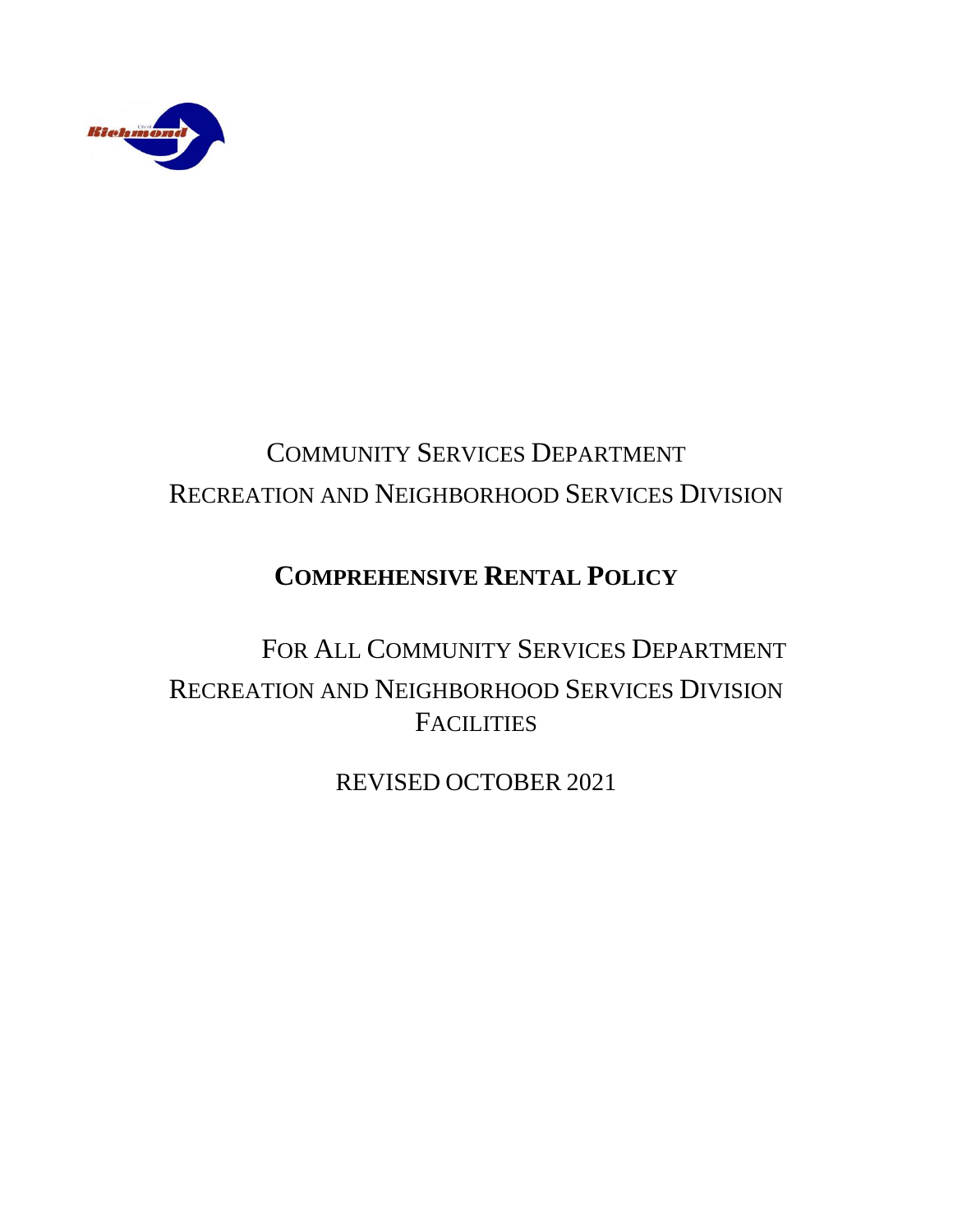# FACILITIES, PARKS & AUDITORIUM POLICIES AND FEE SCHEDULE

# **EXECUTIVE SUMMARY**

The enclosed Comprehensive Policy and guidelines were developed to be applied for the rental of all Community Services Department/Recreation and Neighborhood Services Division facilities and parks.

The Richmond Community Services Department/Recreation and Neighborhood Services Division has developed the enclosed fee schedule revision for the city's parks and recreation facilities.

This revised fee schedule was adopted by the Richmond Community Services Department/Recreation and Neighborhood Services Division effective July 01, 2019, and is included in the City's Master Fee Schedule, as approved by City Council on the dates as listed below. (Ordinance No. 10-17 N.S. City of Richmond Master Fee Schedule)

- Last increase implemented- July 01, 2019
- Revised Fee schedules approved effective July 26, 2018
- Revised Fee schedule approved by City Council effective July 01, 2016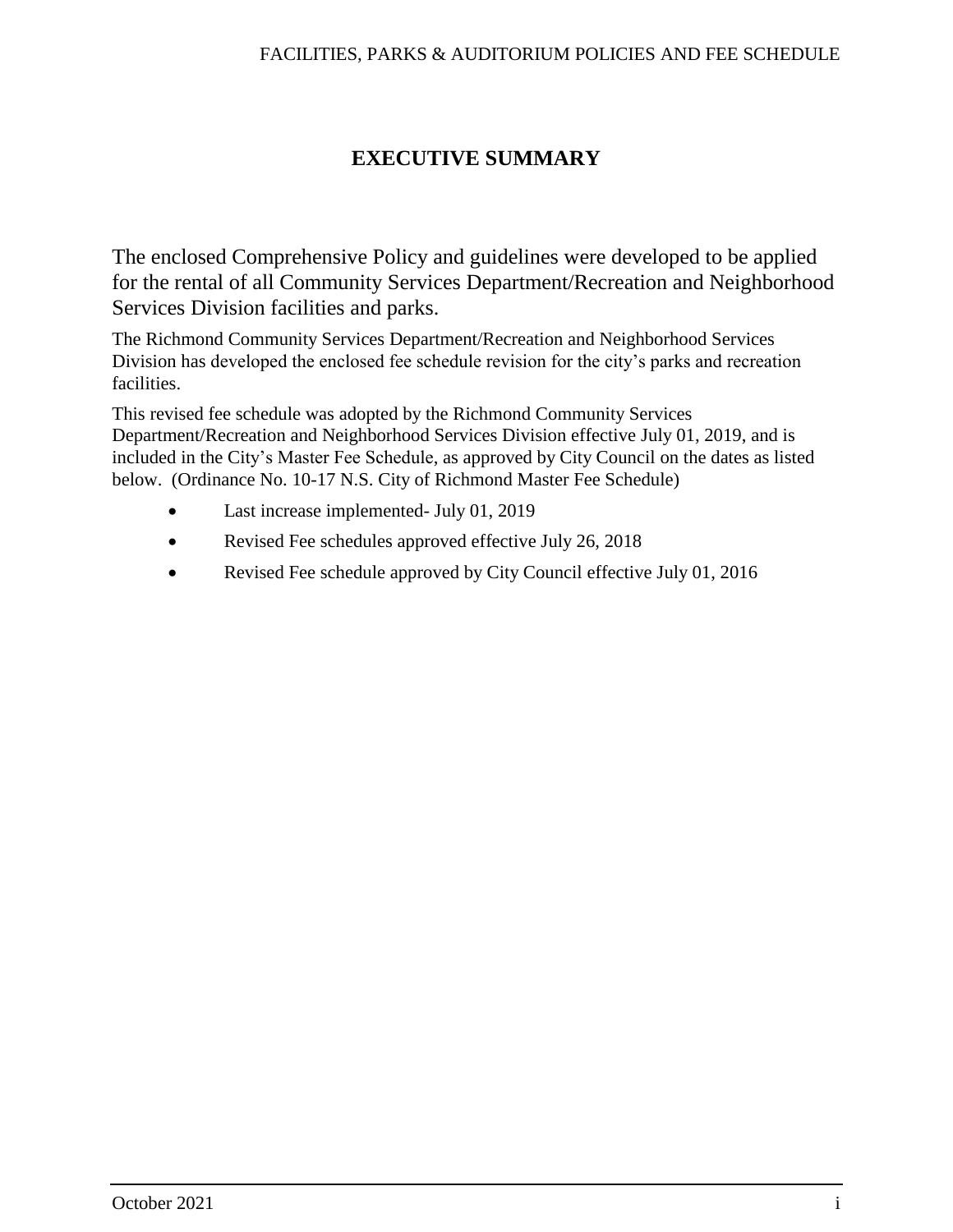# FACILITIES, PARKS & AUDITORIUM POLICIES AND FEE SCHEDULE

# **CONTENTS**

| I.                    |                                                                    |
|-----------------------|--------------------------------------------------------------------|
| A.                    |                                                                    |
| <b>B.</b>             |                                                                    |
| $\mathcal{C}$ .       |                                                                    |
| D.                    |                                                                    |
| E.                    |                                                                    |
| F.                    |                                                                    |
| G.<br><b>EVENTS'.</b> | CIVIC CENTER PLAZA, PARKS & PARKING LOTS FOR FESTIVALS OR 'SPECIAL |
| $\Pi$ .               |                                                                    |
| III.                  |                                                                    |
| IV.                   |                                                                    |
| $V_{\cdot}$           |                                                                    |
| VI.                   |                                                                    |
| VII.                  |                                                                    |
| A.                    |                                                                    |
| <b>B.</b>             |                                                                    |
|                       |                                                                    |
| $\mathcal{C}$ .       |                                                                    |
| VIII.                 |                                                                    |
| IX.                   |                                                                    |
| X.                    |                                                                    |
| XI.                   |                                                                    |
| XII.                  |                                                                    |
| A.                    |                                                                    |
| <b>B.</b>             |                                                                    |
| $\underline{C}$ .     |                                                                    |
|                       | POLICE DEPARTMENT'S CRIME PREVENTION MEETINGS.  (New) 9            |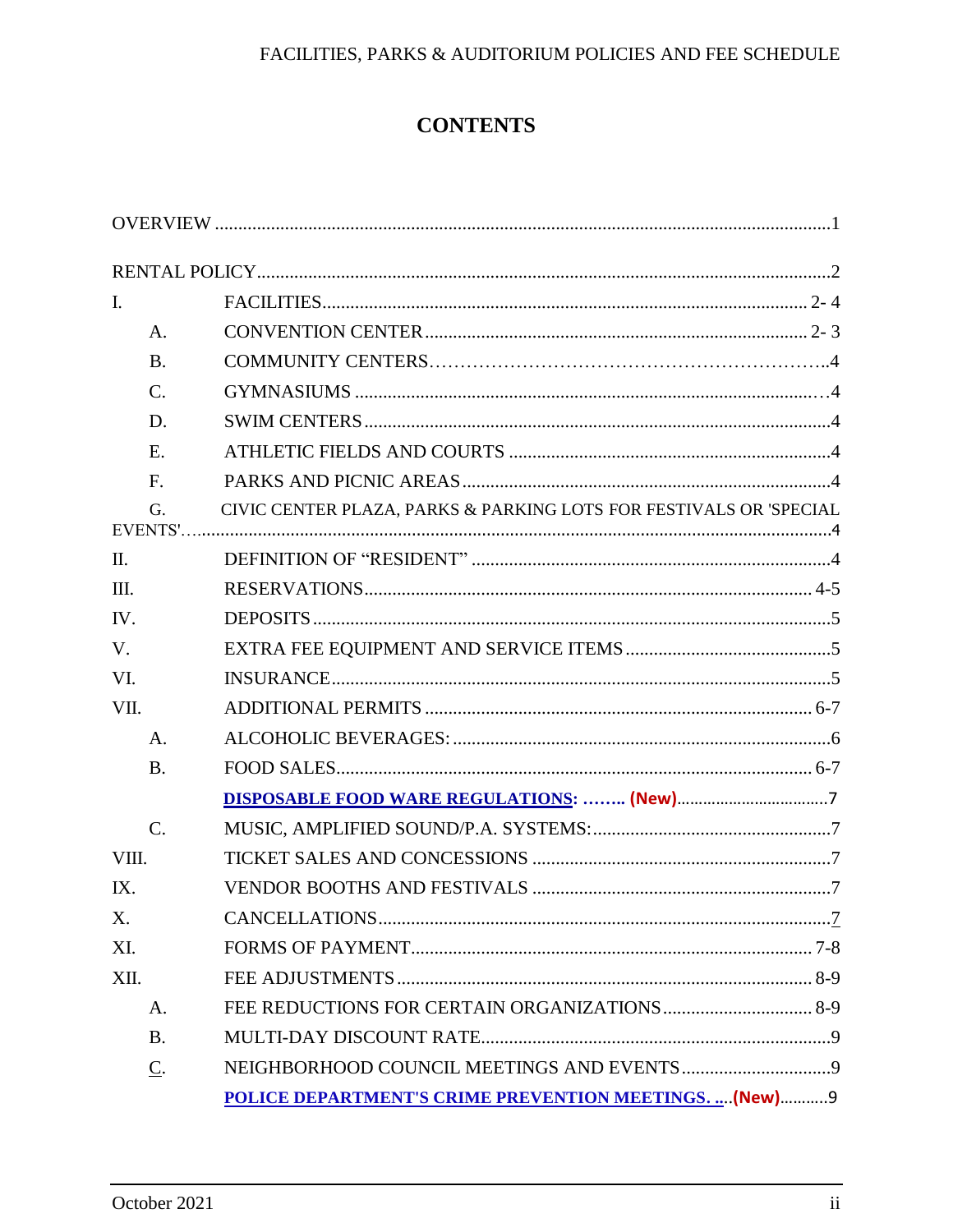# FACILITIES, PARKS & AUDITORIUM POLICIES AND FEE SCHEDULE

| Е.            |                                                           |  |
|---------------|-----------------------------------------------------------|--|
| F.            |                                                           |  |
| XIII.         |                                                           |  |
| Α.            |                                                           |  |
| <b>B</b> .    |                                                           |  |
| $\mathcal{C}$ |                                                           |  |
| D.            | <b>OTHER ATHLETIC FIELD USER CHARGES WITH AN MOU   11</b> |  |
|               |                                                           |  |

\*\*\*\*\*\*\*\*\*\*\*\*\*\*\*\*\*\*\*\*\*\*\*\*\*\*\*\*\*\*\*\*\*\*\*\*\*\*\*\*\*\*\*\*\*\*\*\*\*\*\*\*\*\*\*\*\*\*\*\*\*\*\*\*\*\*\*\*\*\*\*\*\*\*\*\*\*\*\*\*\*\*\*\*\*\*\*\*\*\*\*\*\*\*\*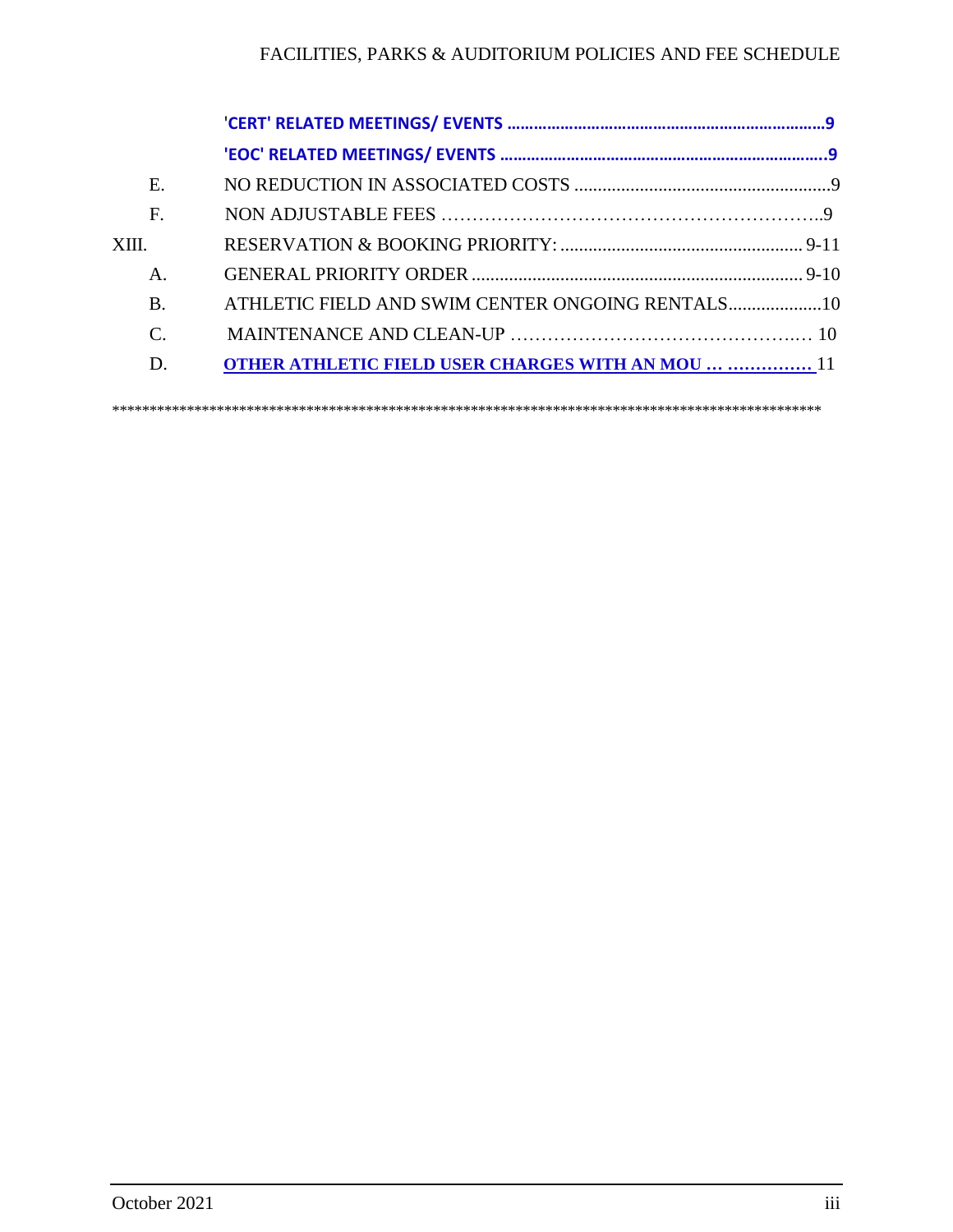### COMPREHENSIVE RENTAL POLICY & FEE SCHEDULE

# **OVERVIEW**

<span id="page-4-0"></span>The City of Richmond, Community Services Department/Recreation and Neighborhood Services Division seeks to provide all applicants a suitable public meeting space and services in all facilities under our care. The City of Richmond continues to move toward a program to recover associated operating costs and to fund replacement needs. The policies and fee structure are in place to encourage use, while allowing the citizens of Richmond to recover some associated costs for rental of public property. Fees are based upon surveys of other like facilities, parks and auditoriums. Fee Schedules will be found at the end of this document. Fees are set in accordance with City Ordinance, Chapter 2.34 Fee & Services Charge, Revenue/ Cost Comparison System Principal of Cost Recovery.

It is the objective of the Community Services Department/Recreation and Neighborhood Services Division to work with agencies and organizations to allow their participation in covering the cost of their facility use by providing programs, supplies and field improvements, rental and upkeep.

# POLICY AND FEE REVIEW

The Community Services Department/Recreation and Neighborhood Services Division will be responsible for assessing and evaluating the policies and fees of the City's rental of City Facilities. Annual or bi-annual recommendations of the Community Services Director or designee regarding changes in fees and procedures will be submitted to City Council for review.

The recommendation of the Community Services Director or designee shall be submitted to the City Council for approval.

# FEES, PROCEDURES AND FACILITIES NOT COVERED IN THIS DOCUMENT:

Those fees and procedures not covered in the Fee Schedules shall be addressed by the Community Services Director or designee for the Community Services Department/Recreation and Neighborhood Services Division. Such procedures may be handled administratively through the City Manager, or designee, until such is confirmed by the City Council during the normal Policies and Fee Schedule approval process. (Ordinance No. 10-17 N.S. City of Richmond Master Fee Schedule)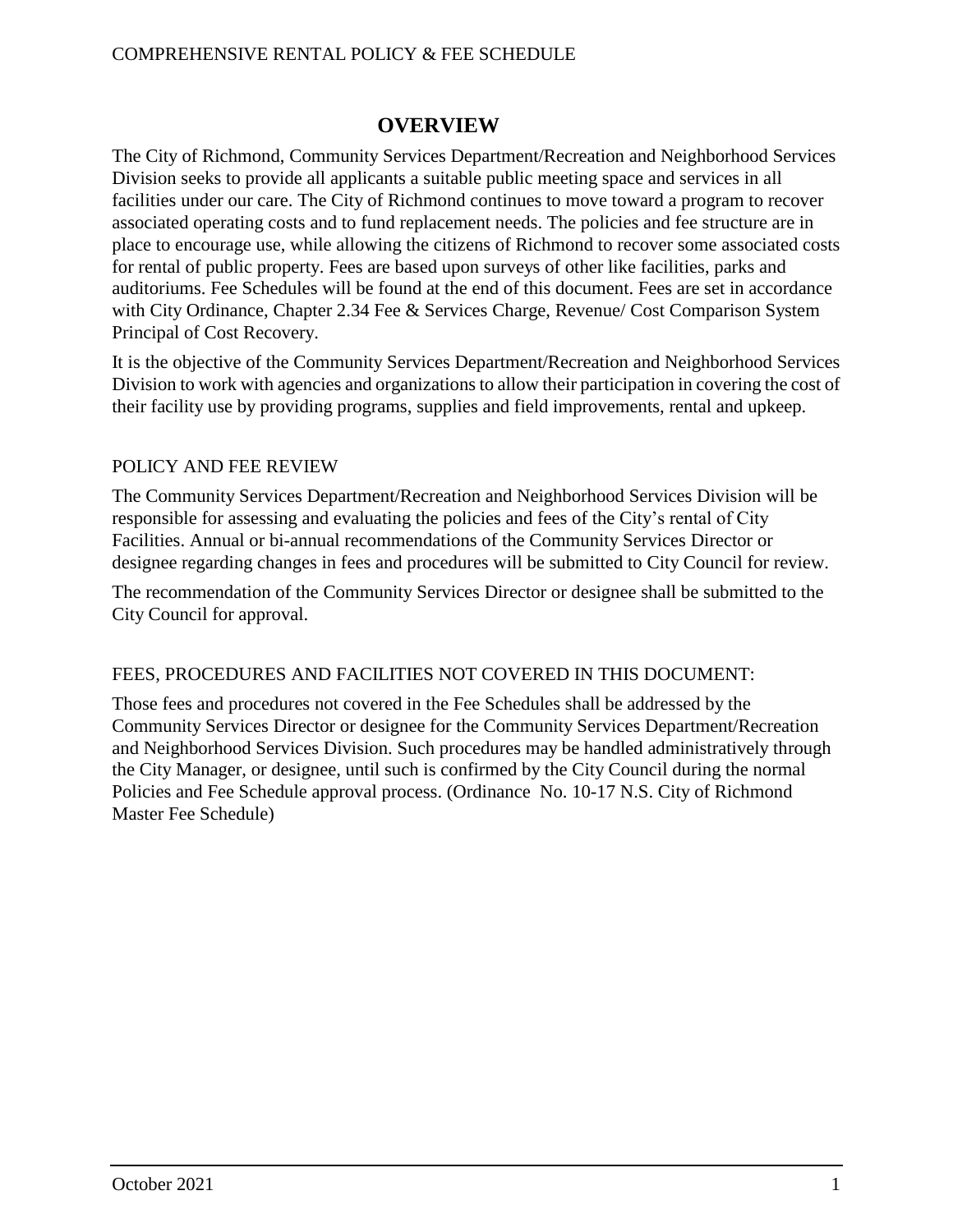# **RENTAL POLICY**

# This section describes the policies applicable to short-term rental of

# <span id="page-5-0"></span>**RICHMOND COMMUNITY SERVICES DEPARTMENT/RECREATION AND NEIGHBORHOOD SERVICES DIVISION FACILITIES.**

# I. **FACILITIES**

- **a. The Community Services Department/Recreation and Neighborhood Services Division programs and sponsored events will not be assessed a rental fee.**
- **b. City of Richmond Departments and City of Richmond sponsored events will be assessed rental fees at 50% of the packaged rate plus any appropriate staffing and/or "out of pocket" costs.**
- **c. MULTI-DAY DISCOUNT RATE- A five percent (5%) discount will apply for multi-day use events. This discount will apply only to the Packaged Rate and not on extra fees and will generally require a minimum of two (2) consecutive day booking to qualify. Exceptions- Not to be combined with other discounts, and not applicable to Park rentals.**

#### **A. CONVENTION CENTER** The Richmond Memorial Convention Center located in the Civic Center Plaza is suitable for large events such as: Concerts, Sporting Events, Religious Programs, Banquets, Dances, Weddings, Receptions, Conventions, Exhibits and Trade Shows- Special events **(City Ordinance No.05-21 N.S. Section 10.32.040).**

#### 1. **CONVENTION CENTER PACKAGED RATES:**

All auditorium applicants will pay a base rental packaged rate.

#### 2. **CONVENTION CENTER COMPLEX RATE:**

Events that use the entire Convention Center Complex will be charged a rental fee based on a Packaged Rate, which excludes the use of Dressing Rooms and the Kitchen.

#### 3. **CONVENTION CENTER HOURLY RATE:**

Use of the Auditorium for less than a day will be charged a Packaged Rate. This will include a four (4) hour minimum charge. The Department will additionally charge a fee of \$1.00 per estimated attendee for Ticket Sales and Admissions, and Concession Sales to be collected in advance.

#### 4. **TERRACE ROOMS RENTAL RATES:**

Fees are based on an hourly base Packaged Rate with a three (3) hour minimum.

#### 5. **DRESSING ROOMS RENTAL RATE:**

Dressing Rooms and the Band Chorus Room will be charged per unit. The Headliner room will only be used by the City Community Services Department/Recreation and Neighborhood Services Division or by agreement with the Department. Applicable fees and deposits will be assessed.

#### 6. **MARQUEE:**

Events may be advertised on the Marquee prior to any event. City of Richmond events may take precedence over any contracted event. Advertising is generally limited to ONE WEEK ONLY AND AS SPACE IS AVAILABLE. A weekly fee will be charged.

#### 7. **EXTRA FEE EQUIPMENT AND SERVICE ITEMS:**

Additional items not included in the base Packaged Rate will be charged as an "Extra Fee". These items include tables, chairs, risers, piano, AV equipment, podiums, ramps, ballroom & spot lights, photocopy, janitorial supplies, wet bar (portable), fixed bar, kitchen. All other equipment shall be priced minimally at the market price.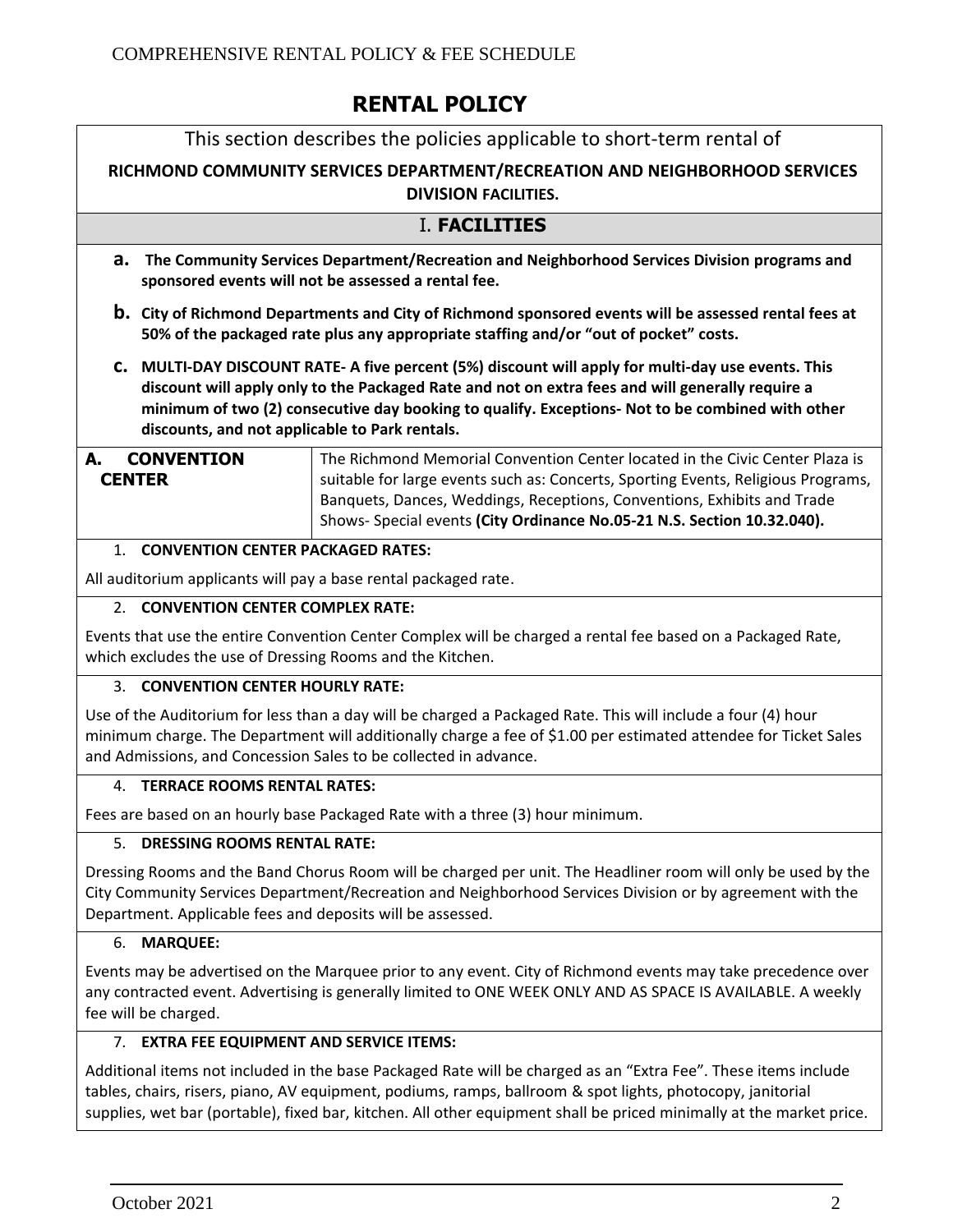#### **8. SPECIAL EQUIPMENT AND SERVICES:**

Specific equipment, staging, electrical, sound, catering, decoration, telephone and other services not included in the basic facility set-up will be the sole responsibility of the renter. Use of the stage must be arranged separately from the rental agreement.

#### 9. **SECURITY:**

The development of an adequate security plan and provision of event security personnel is the responsibility of the renter. The plan must be approved in writing by Richmond Police Department 14 days prior to the event. The cost of all security is the sole responsibility of the renter. Security provided by renter must be licensed by the State of California. If deemed necessary by the City, the renter will be required to defray the cost of one or more police officers and a sergeant as a part of the security requirement based upon the salary rates and requirements in effect for the Richmond Police Department.

#### 10. **CONTRACTED ATTENDANT:**

The minimum required Attendant is included in the Packaged Rate. Additionally, the renter will be required to pay for additional Attendant(s) that may be required 'as needed' as determined by the Manager of the Facility. The cost(s) is based on the Attendant Fee per hour as listed in the Extra Fee Schedule

#### 11. **CONTRACT COMPLETION REFUND POLICY:**

All refunds will be completed after a condition report has been received from the staff of the Community Services Department/Recreation and Neighborhood Services Division. This condition report will be required after each use and will include a report on damage, proper use of equipment, theft, vandalism and time compliance to contract.

#### 12. **LONG-TERM OR REPETITIVE USE CONTRACTS:**

Customers who wish to rent any city facility in excess of 12 days per year shall be allowed to negotiate a long term contract. This contract must meet the minimum fees for basic services but allows for maximum reductions up to ten percent (10%) of base rental fees based upon the number of rentals and type of use. All other fees for equipment and services will be charged as outlined in the fee schedule.

#### 13. **SET UP AND CHANGE OF SET UP:**

Renter will be responsible to provide a floor set up plan with tables, booths, and chairs, etc. Any change within five (7) days of the event will result in a \$150.00 change order fee

#### 14. **REVENUE SHARING/ CONCESSIONS:**

The City will charge a \$1.00 per ticket sold or admission price and Concession fees based on the estimated number of attendees.

| В. | <b>COMMUNITY</b><br><b>CENTERS</b>          | When not required for the recreation programs, Community Center<br>facilities may be rented for meetings and social events.                                                                                                                                                                   |
|----|---------------------------------------------|-----------------------------------------------------------------------------------------------------------------------------------------------------------------------------------------------------------------------------------------------------------------------------------------------|
|    | <b>GYMNASIUMS</b>                           | The gymnasiums may be rented for athletic use, meetings or social<br>functions. The fee charged will be based upon the event type.                                                                                                                                                            |
| D. | <b>SWIM CENTERS</b>                         | When not used for Community Services Department/Recreation and<br>Neighborhood Services Division programs, the Swim Center lanes may<br>be rented for various events.                                                                                                                         |
| Е. | <b>ATHLETIC FIELDS</b><br><b>AND COURTS</b> | A reservation and permit are required for exclusive use or by groups<br>of 10 or more. The permit stipulates the times and conditions of use.<br>Field maintenance fees are specifically for league play and practice. A<br>"league" is defined as any six (6) or more games within a rental. |
| F. | <b>PARKS AND</b>                            | Reservation and permits are required for exclusive use of parks or<br>picnic areas within parks. The permit stipulates times and conditions                                                                                                                                                   |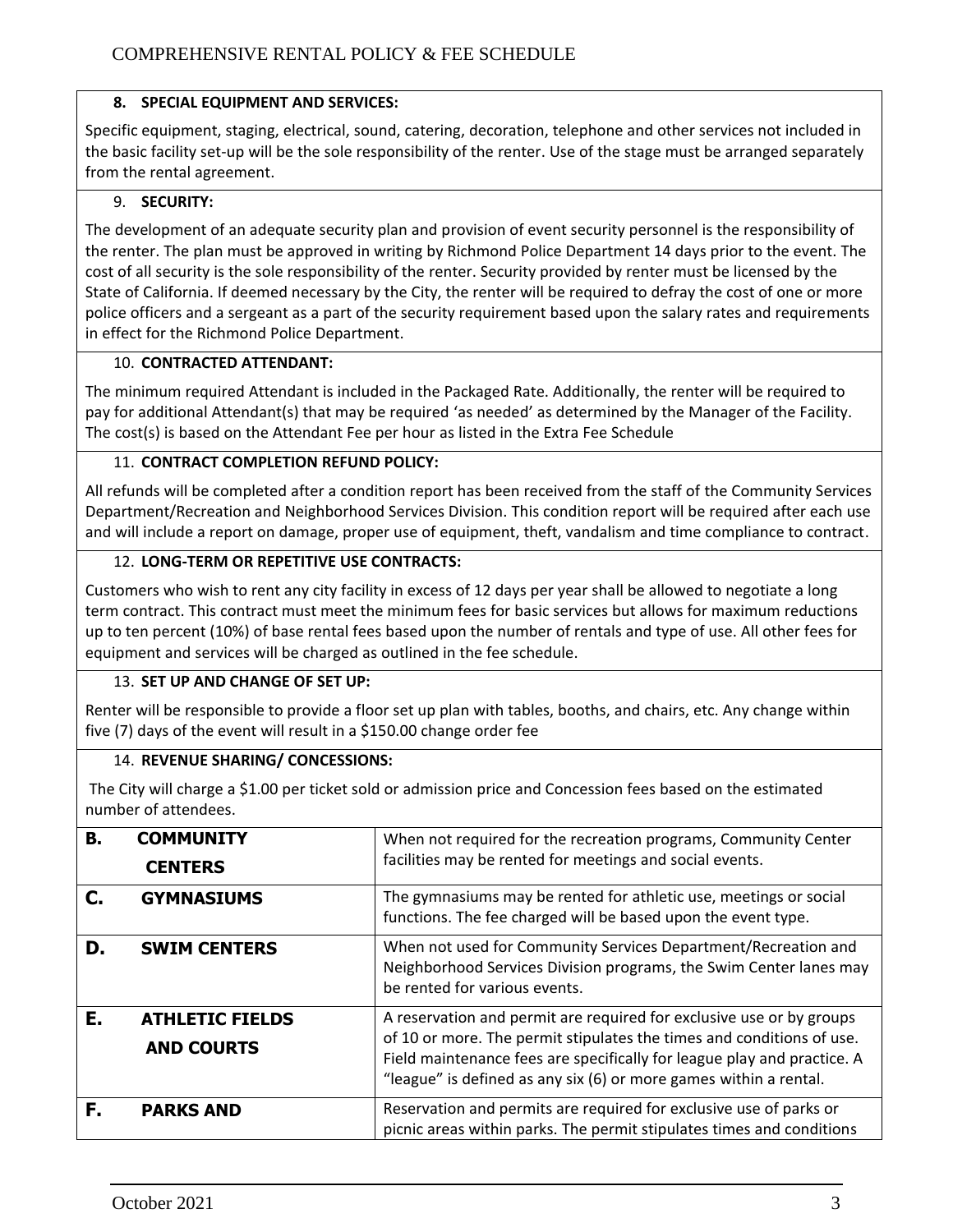| <b>PICNIC AREAS</b>                                                                                                                                                                                                                                                                                                                                                                                                                                                                                                                                  | of use. Extra fees may be charged for sound permit, jumpers, and<br>related equipment. A "Special Event Permit" may be required.                                                                                                                                                                                                             |  |  |  |
|------------------------------------------------------------------------------------------------------------------------------------------------------------------------------------------------------------------------------------------------------------------------------------------------------------------------------------------------------------------------------------------------------------------------------------------------------------------------------------------------------------------------------------------------------|----------------------------------------------------------------------------------------------------------------------------------------------------------------------------------------------------------------------------------------------------------------------------------------------------------------------------------------------|--|--|--|
|                                                                                                                                                                                                                                                                                                                                                                                                                                                                                                                                                      | Portable toilets are not available at all City park facilities. It is the<br>renters' responsibility to secure adequate portable toilets for their<br>own use. An ADA accessible portable toilet is required for community<br>events.                                                                                                        |  |  |  |
| RIDING IN PARKS: Riding a bicycle, motorcycle or motor scooter in<br>parks is prohibited. Riding horse, donkey or other animal in parks is<br>regulated. It is unlawful for any person to ride any horse, donkey or<br>animal capable of being ridden in any city park, playground or play<br>lot unless there has been posted, on the authority of the Community<br>Services and Parks Division, a sign or signs in such park, playground<br>or play lot indicating that such activities are permitted. (City<br>Ordinance No.11.08.010, 11.08.011) |                                                                                                                                                                                                                                                                                                                                              |  |  |  |
| G. CIVIC CENTER PLAZA, PARKS<br>Reservation permit & "Special Event Permit" are required for exclusive<br><b>AND PARKING LOTS for Festivals or</b><br>use. The permit stipulates times and conditions of use. Extra fees will<br>"SPECIAL EVENTS"<br>be charged for sound permit, jumpers, and related equipment and/or<br>services requested or requirements. (City Ordinance No.05-21 N.S.<br>Section 10.32.040)                                                                                                                                   |                                                                                                                                                                                                                                                                                                                                              |  |  |  |
|                                                                                                                                                                                                                                                                                                                                                                                                                                                                                                                                                      | <b>II. DEFINITION OF "RESIDENT"</b>                                                                                                                                                                                                                                                                                                          |  |  |  |
| more of its members are residents of the City of Richmond.                                                                                                                                                                                                                                                                                                                                                                                                                                                                                           | A resident is an individual who resides in the City of Richmond. A resident group is one in which 51% or                                                                                                                                                                                                                                     |  |  |  |
|                                                                                                                                                                                                                                                                                                                                                                                                                                                                                                                                                      | III.<br><b>RESERVATIONS</b>                                                                                                                                                                                                                                                                                                                  |  |  |  |
| All reservations are tentative until a contract is signed and the required deposit is received. A<br>a)<br>tentative booking without a deposit will be held for a maximum of 14 days (2 Weeks or 10<br>business days) from the date of tentative booking.                                                                                                                                                                                                                                                                                            |                                                                                                                                                                                                                                                                                                                                              |  |  |  |
| b) A contract signed by Renter and a deposit paid will hold a reservation until 30 days prior to the<br>first date booked for the contract.                                                                                                                                                                                                                                                                                                                                                                                                          |                                                                                                                                                                                                                                                                                                                                              |  |  |  |
| C)                                                                                                                                                                                                                                                                                                                                                                                                                                                                                                                                                   | ALL fees must be paid 30 days prior to the event.                                                                                                                                                                                                                                                                                            |  |  |  |
|                                                                                                                                                                                                                                                                                                                                                                                                                                                                                                                                                      | d) If a reservation request is made less than 30 days in advance, the department will attempt to<br>process such requests, subject to staff and facility availability. Late fees will apply.                                                                                                                                                 |  |  |  |
| <b>DEPOSITS</b><br>IV.                                                                                                                                                                                                                                                                                                                                                                                                                                                                                                                               |                                                                                                                                                                                                                                                                                                                                              |  |  |  |
| Full deposit payments are required for all reservations. No partial deposit payments will be<br>a)<br>accepted.                                                                                                                                                                                                                                                                                                                                                                                                                                      |                                                                                                                                                                                                                                                                                                                                              |  |  |  |
| document.                                                                                                                                                                                                                                                                                                                                                                                                                                                                                                                                            | b) Exceptions: Fifty percent (50%) deposit required for non-profit organizations with a valid 501C3                                                                                                                                                                                                                                          |  |  |  |
| C)                                                                                                                                                                                                                                                                                                                                                                                                                                                                                                                                                   | The required deposit amount is listed in the FACILITY FEE SCHEDULE AND LISTING. In addition, a<br>Field Maintenance fee is required for ongoing field rentals                                                                                                                                                                                |  |  |  |
|                                                                                                                                                                                                                                                                                                                                                                                                                                                                                                                                                      | d) The Rental Damage Deposit will be refunded to the applicant after the conclusion of the rental<br>activity, if there are no additional fees assessed for any costs associated with the event,<br>including, but not limited to, additional rental fees, security costs, facility damage, excessive<br>clean-up, Administrative costs, etc |  |  |  |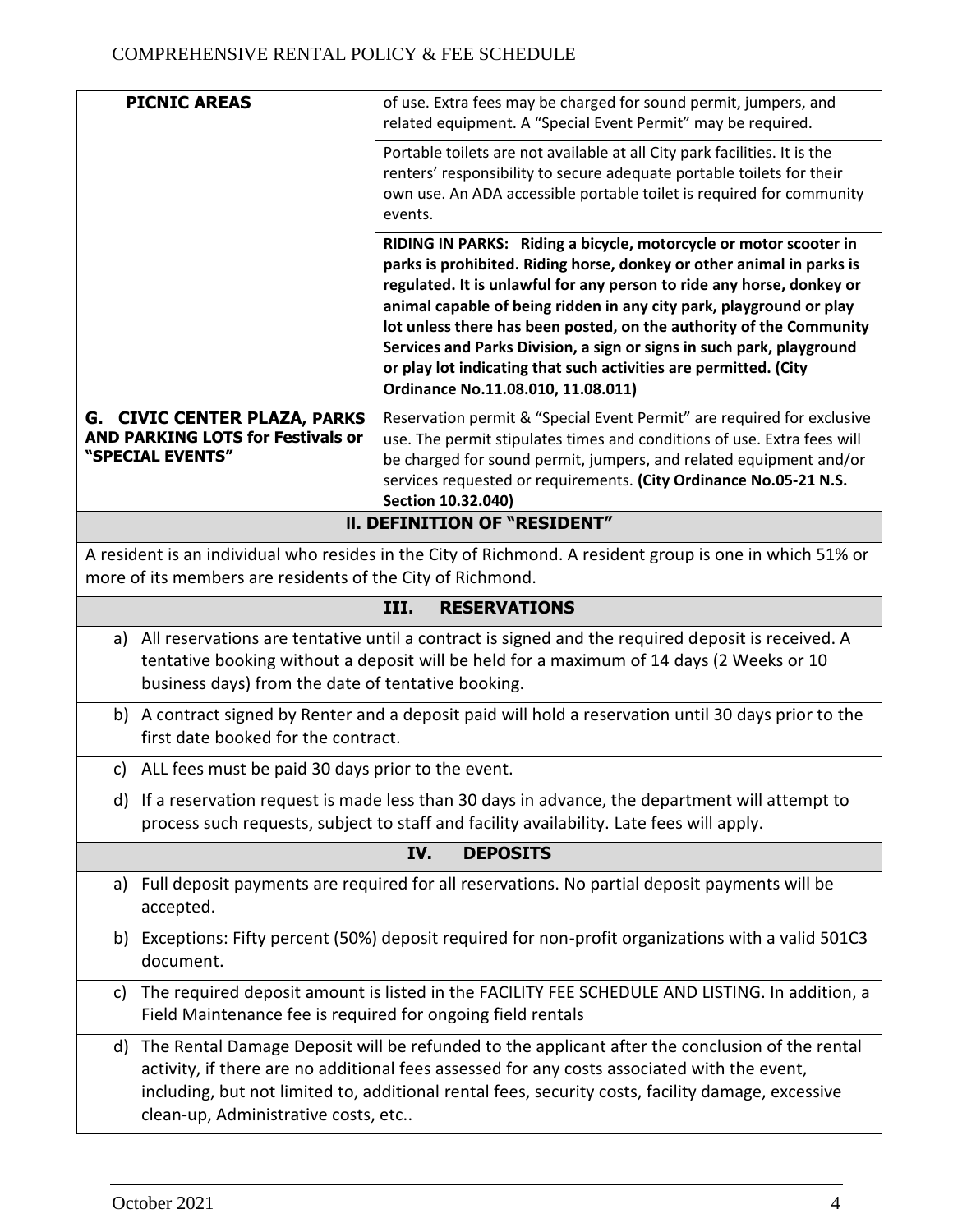e) If damages or excessive clean-up is required, a delay receiving the rental deposit refund is likely in order for the City to collect full information on all costs incurred. Refunds generally take a minimum of 30 days and will be by Check only which will be mailed by the Finance Department.

# **V. EXTRA FEE EQUIPMENT AND SERVICE ITEMS**

Additional items not included in the base Packaged Rate will be as follows:

- 1. Additional equipment requests will be charged an "Extra Fee."
- 2. All other Services not covered under the Packaged Rate will be assessed Extra Fees.

Note: Refer to Facility Fee Schedule and Listing (pages 12-17).

# **VI. INSURANCE**

Insurance is required for:

- **All facility rentals**
- **Park Events, and Athletic or Sports Events**
- Block Parties, Rallies and Marches
- Events that utilize potentially hazardous equipment such as Jumper, large sound equipment, climbing wall, or baptism tank on City property
- Service or sale of alcoholic beverages on City property

| Proof of insurance may<br>be either of the<br>following: | Certificate of Insurance" demonstrating a comprehensive general<br>liability coverage listing "The City of Richmond, it's Council,<br>Community Services and Parks Department and their officers,<br>employees and agents "as additional insured", with a limit of<br>liability not less than \$1,000,000 combined single limit for personal<br>injury and damage to property. |  |
|----------------------------------------------------------|--------------------------------------------------------------------------------------------------------------------------------------------------------------------------------------------------------------------------------------------------------------------------------------------------------------------------------------------------------------------------------|--|
|                                                          | "Special Events Insurance," available through private insurance<br>agents.<br>(City Ordinance No.05-21 N.S. Section 10.32.070)                                                                                                                                                                                                                                                 |  |
| VTT<br>ADDITIONAL DEDMITC                                |                                                                                                                                                                                                                                                                                                                                                                                |  |

**VII. ADDITIONAL PERMITS**

Certain activities require special permits in addition to a rental agreement.

| NOTE: Block parties have slightly different requirements. Permits    | <b>Refer to Special Event Permit</b> |
|----------------------------------------------------------------------|--------------------------------------|
| for block parties require a "Special Event Permit' application to be | requirements.                        |
| completed. Permit Fees are assessed.                                 | City Ordinance No.05-21 N.S.         |
|                                                                      | Section 10.32.040)                   |

# **A. ALCOHOLIC BEVERAGES:**

The City of Richmond does not allow alcoholic beverages to be served in the park. The only exception to serve and/or sell alcohol in City of Richmond parks is by special arrangement for city sponsored/collaborative events.

A City of Richmond 'Special Event Permit' is required to serve alcoholic beverages in a park. To sell alcoholic beverages in a park, a 1-day license from the Department of Alcoholic Beverage Control is required. **(City Ordinance No.05-21 N.S. Section 10.32.040 & 10.32.070)**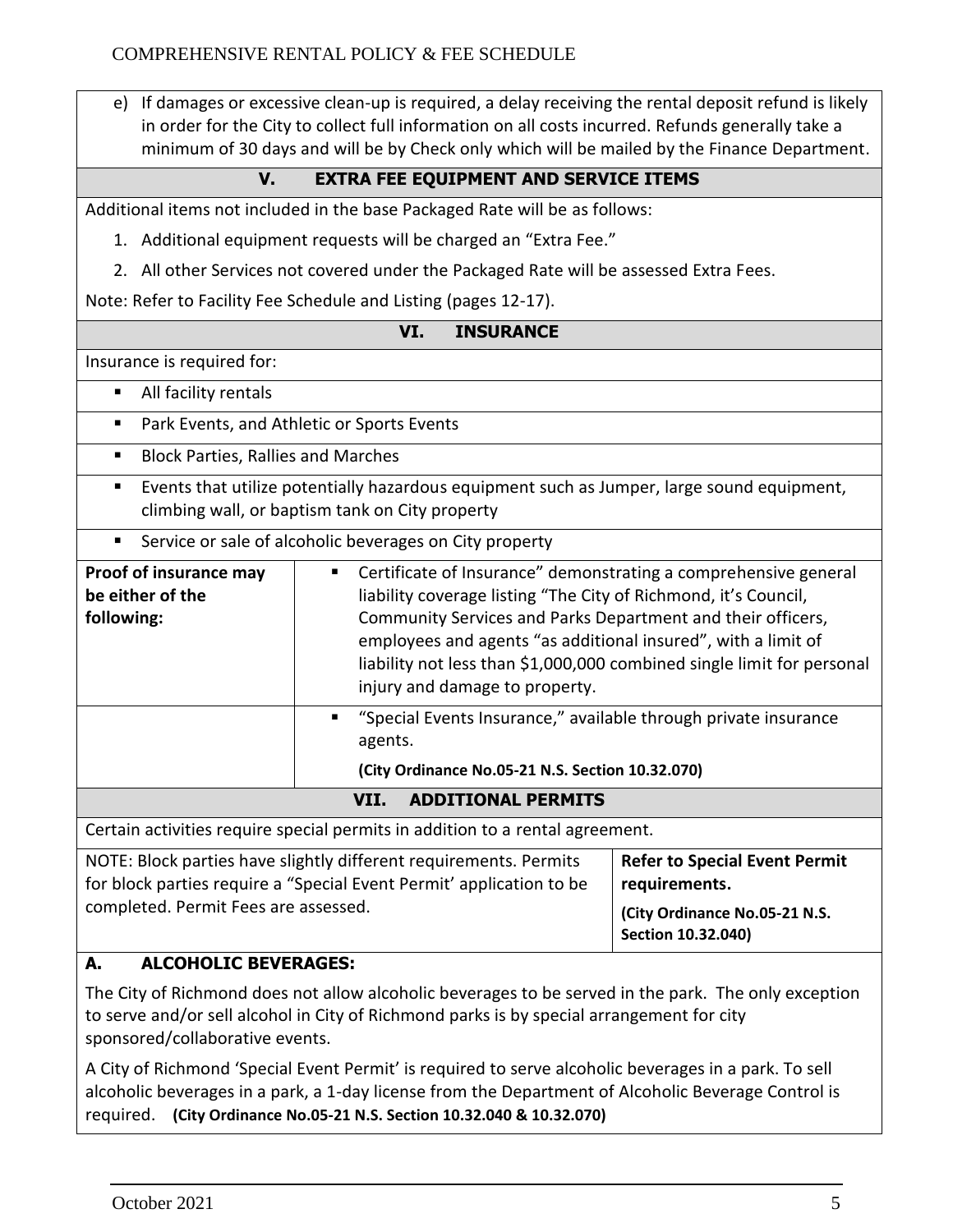To obtain a permit from the City of Richmond, an applicant must complete a security plan and obtain a letter from the Richmond Police Department to obtain an **ABC license** and the appropriate fee to the Department of Alcoholic Beverage Control in Oakland. The applicant must pay all related security costs recommended by the Richmond Police Department

If a Renter requests the option to serve or sell alcoholic beverages at an event, a daily permit fee will apply. Alcohol may be served or sold by permit at the **Convention Center only**. The applicant must submit a copy of the one-day special license to the Department prior to the event. The license must be clearly displayed at the event. If the permit is not displayed, the City may close the event at any time.

| <b>Alcoholic Beverages-</b><br><b>Requirements and</b><br><b>Rules</b><br><b>Applicable Facility</b> | Alcohol may not be sold or consumed at any officially<br>1.<br>designated youth event or generally known by nature of the<br>event to include a significant number of under-aged<br>attendees. |
|------------------------------------------------------------------------------------------------------|------------------------------------------------------------------------------------------------------------------------------------------------------------------------------------------------|
| <b>Convention Center or Richmond</b><br>Auditorium only                                              | Only adults (21 and older) may consume alcoholic beverages<br>2.<br>on the premises.                                                                                                           |
|                                                                                                      | 3. Only adults (21 and older) may be served alcohol.                                                                                                                                           |
|                                                                                                      | 4. Alcohol service must end at 11:00 p.m. and one (1) hour<br>before event ending time.                                                                                                        |
|                                                                                                      | 5. Only adults (21 and older) may serve alcohol.                                                                                                                                               |

# **B. FOOD SALES**

If the Renter plans to sell food at an event, they must notify the Community Services Department/Recreation and Neighborhood Services Division at the onset of the booking process. They must obtain a Food Handlers Permit from the Contra Costa Environmental Health Department, (Tel: 925 692 2529) and pay appropriate fees to that department. Proof of permit must be submitted to the Community Services Department/Recreation and Neighborhood Services Division at least fifteen (15) days prior to the event. **(City Ordinance No.05-21 N.S. Sections 10.32.060 & 10.32.070)**

# **(New) DISPOSABLE FOOD WARE REGULATIONS:**

**NEW – Effective December 15, 2018: Ordinance No. 11-18 N.S., Amending Chapter 9.17 of the Richmond Municipal Code Entitled "Food Ware Ordinance"**

- **Bans & prohibits the sale and use of all polystyrene (Styrofoam) food wares, plastic straws and stirrers by retail establishments, food providers, and lodging establishments.**
- **Acceptable Food Ware options - includes utensils and lids to the list of disposable food ware which must be compostable and recyclable and labeled in accordance with California Law.**
- **COMPLIANCE - Businesses that do not comply with the Food Ware Ordinance are subject to an Administrative Citation.**

# **C. MUSIC, AMPLIFIED SOUND, P.A. SYSTEMS:**

The Richmond Police Department or appropriate designee must approve the use of music and/or amplified sound in a park. Approval must be consistent with Chapter 7.64 of the Richmond Municipal Code). A "Special Event Permit' is required; Sound Permit Fee will be assessed. **(City Ordinance No.05-21**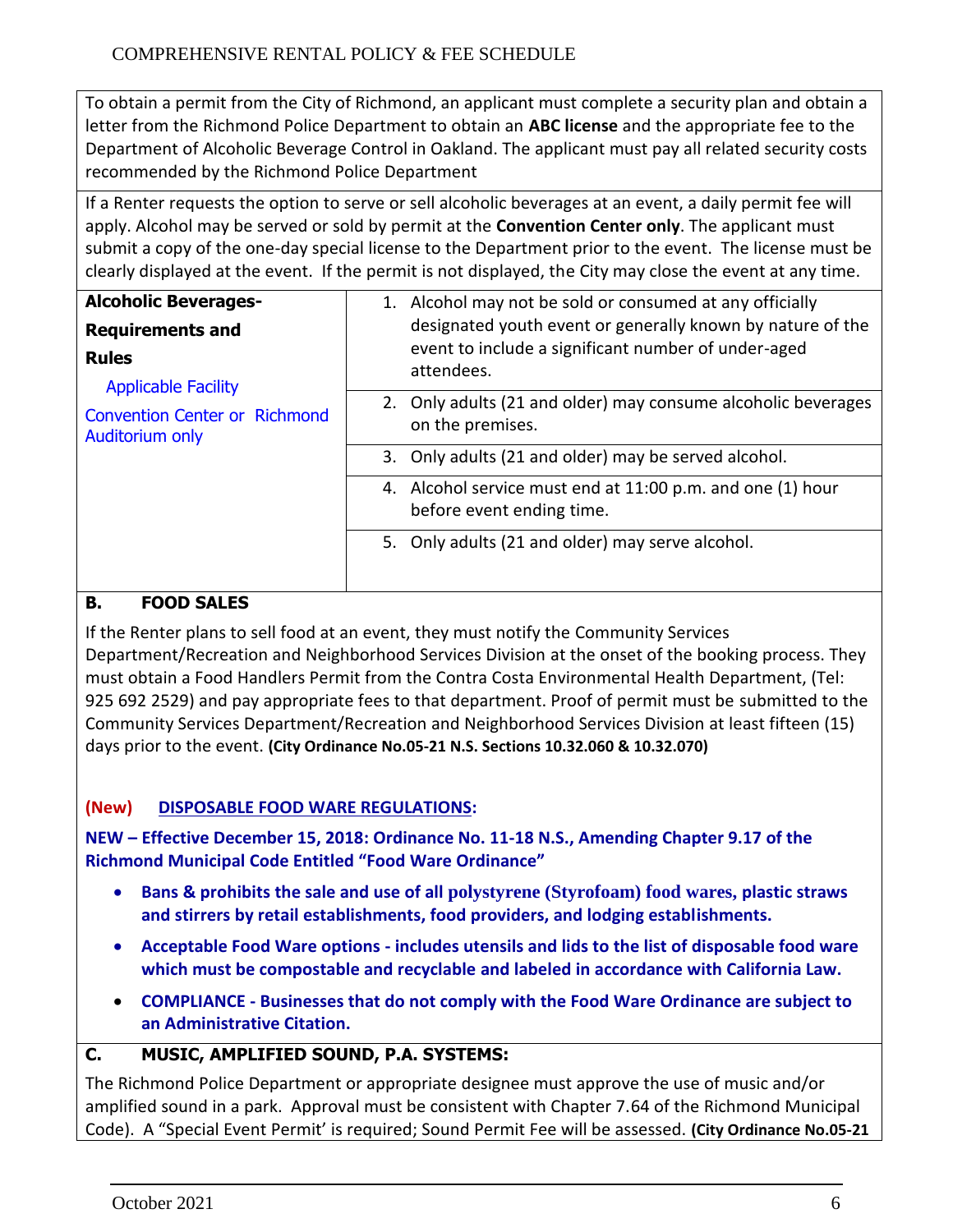**N.S. Section 10.32.040 & 10.32.90)**

At the discretion of the Department, a security plan, approved by the Richmond Police Department, will be required for music events at any venue. The applicant must pay all related security costs recommended by the Richmond Police Department.

# **VIII. TICKET SALES AND CONCESSIONS**

The Department will assess a \$1.00 per estimated attendees for gross ticket or admission prices and for concession sales, and must be paid in advance prior to event date.

# **IX. VENDOR BOOTHS and FESTIVALS**

The City must recover all costs associated with the rental of space and other associated costs for tables and chairs. The base fees are listed in the FACILITY FEE SCHEDULE AND LISTING. Adjustments to these fees will be based upon each daily booking. The Lessee must provide all other accessories not provided or assessed by the City.

# **X. CANCELLATIONS**

If an event is cancelled by client within 31 calendar days prior to their event, all fees and deposits will be refunded less the administrative costs associated with reservation and event planning.

If an event is cancelled by Renter within 30 or fewer calendar days prior to the event, the deposit amount will not be refunded. NO REFUND LESS THAN 31 DAYS OF CANCELLATION!!!

If an event is cancelled by the Community Services Department/Recreation and Neighborhood Services Division due to non-compliance of required Policy guidelines and/or not meeting deadlines, NO REFUND WILL BE ISSUED; all fees paid by client to include deposit, rental fees, application fees and extra fees will be forfeited.

For other Cancellations- Refer to "Deposit" as outlined on page #5.

# **XI. FORMS OF PAYMENT**

Payments will be made in the form of cash; check; money order; credit cards; or cashier's check made payable to: "City of Richmond."

The Department reserves the right not to accept personal checks for program and/or rental fees.

Other City Departments will pay associated costs by budget transfer of funds.

# **XII. FEE ADJUSTMENTS**

# **A. FEE REDUCTIONS FOR CERTAIN ORGANIZATIONS**

Only City sponsored festivals and events receive a rental fee adjustment. These include:

- JUNETEENTH FESTIVAL
- HOMEFRONT FESTIVAL
- CINCO DE MAYO
- NORTH RICHMOND SHORELINE FESTIVAL
- MLK DAY OF SERVICE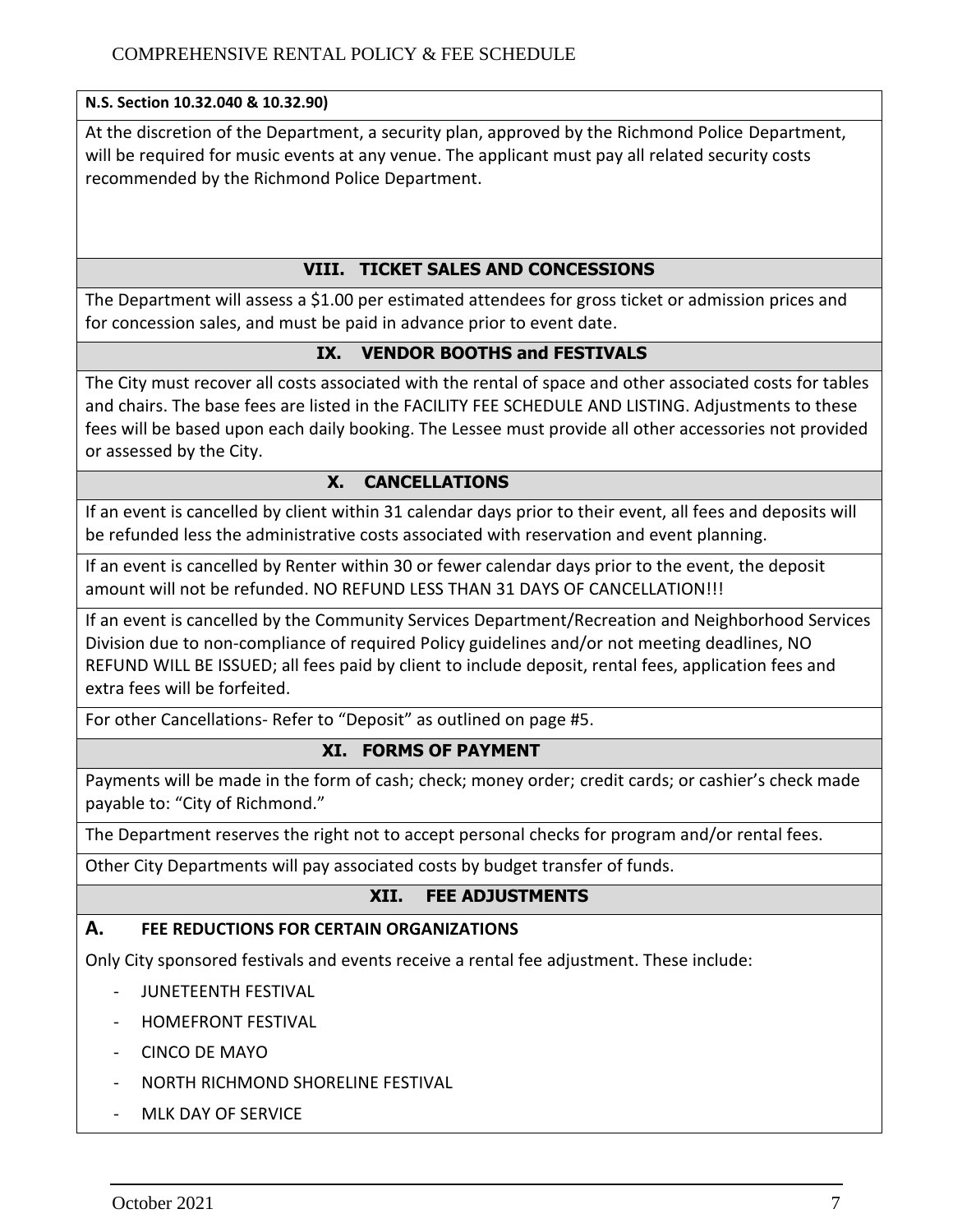# COMPREHENSIVE RENTAL POLICY & FEE SCHEDULE

|      | NORTH RICHMOND BLUES FESTIVAL                                                                             |                                                                                                                                                                                                                                                                                                                                                                                                                                          |  |  |
|------|-----------------------------------------------------------------------------------------------------------|------------------------------------------------------------------------------------------------------------------------------------------------------------------------------------------------------------------------------------------------------------------------------------------------------------------------------------------------------------------------------------------------------------------------------------------|--|--|
|      | PT RICHMOND MUSIC FESTIVAL                                                                                |                                                                                                                                                                                                                                                                                                                                                                                                                                          |  |  |
|      | NATIVE AMERICAN POW WOW                                                                                   |                                                                                                                                                                                                                                                                                                                                                                                                                                          |  |  |
|      | <b>OAKLAND SYMPHONY</b>                                                                                   |                                                                                                                                                                                                                                                                                                                                                                                                                                          |  |  |
|      | PRIDE FESTIVAL                                                                                            |                                                                                                                                                                                                                                                                                                                                                                                                                                          |  |  |
|      |                                                                                                           |                                                                                                                                                                                                                                                                                                                                                                                                                                          |  |  |
| (1.) | <b>COMMUNITY SERVICES</b><br>DEPARTMENT/RECREATION<br><b>AND NEIGHBORHOOD</b><br><b>SERVICES DIVISION</b> | There will be no charge for community activities sponsored<br>by the Community Services Department/Recreation and<br>Neighborhood Services Division.                                                                                                                                                                                                                                                                                     |  |  |
| (2.) | <b>CITY OF RICHMOND</b><br><b>DEPARTMENTS</b>                                                             | 50% of the base rental Packaged Rate (excluding Extra Fees)<br>For all Community Services Department/Recreation and<br>Neighborhood Services Division facilities when used for<br>cultural and educational purposes.                                                                                                                                                                                                                     |  |  |
| (3.) | <b>WCCUSD</b>                                                                                             | 50% of base rental Packaged Rate per MOU, establishing a<br>JOINT AGREEMENT between the West Contra Costa Unified<br>School District (WCCUSD) and the City of Richmond inclusive<br>of the "Community Recreation Act" for the use of City<br>facilities when used for educational, public service, cultural<br>& recreational purposes for children and adults of the state.<br>Requests for other equipment or services not included in |  |  |
|      |                                                                                                           | the Packaged Rate will be assessed an Extra Fee.                                                                                                                                                                                                                                                                                                                                                                                         |  |  |
| (4.) | <b>GOVERNMENT ENTITIES</b>                                                                                | 50% of the base rental Packaged Rate (excluding Extra Fees)<br>at Richmond Community Centers, Gymnasiums, & the<br>Convention Center. This rate category includes: groups that<br>are sponsored by the city, county, state and federal<br>government, including school districts when used for<br>recreation, cultural services or educational purposes.                                                                                 |  |  |
| (5.) | <b>CHARITABLE OR</b><br><b>EDUCATIONAL NON-PROFIT</b><br><b>ORGANIZATIONS</b>                             | 25% of base rental rates for use of City Community Centers<br>and the Convention Center on a first-come-first served basis<br>for Charitable or education Non-Profit organizations; non-<br>profit service and community organizations having<br>unrestricted membership and doing business in Richmond.                                                                                                                                 |  |  |

# **B. MULTI-DAY DISCOUNT RATE**

A five percent (5%) discount will apply for multi-day use events. This discount will apply only to the fee for base rent Packaged Rate and not to extra fees and will generally require a minimum two (2) consecutive day booking. This multi-day discount does not apply to customers already receiving any other fee adjustments.

# **C. NEIGHBORHOOD COUNCIL MEETINGS AND EVENTS**

Neighborhood Council sponsored events will not be charged a Facility rental or staffing fee for the use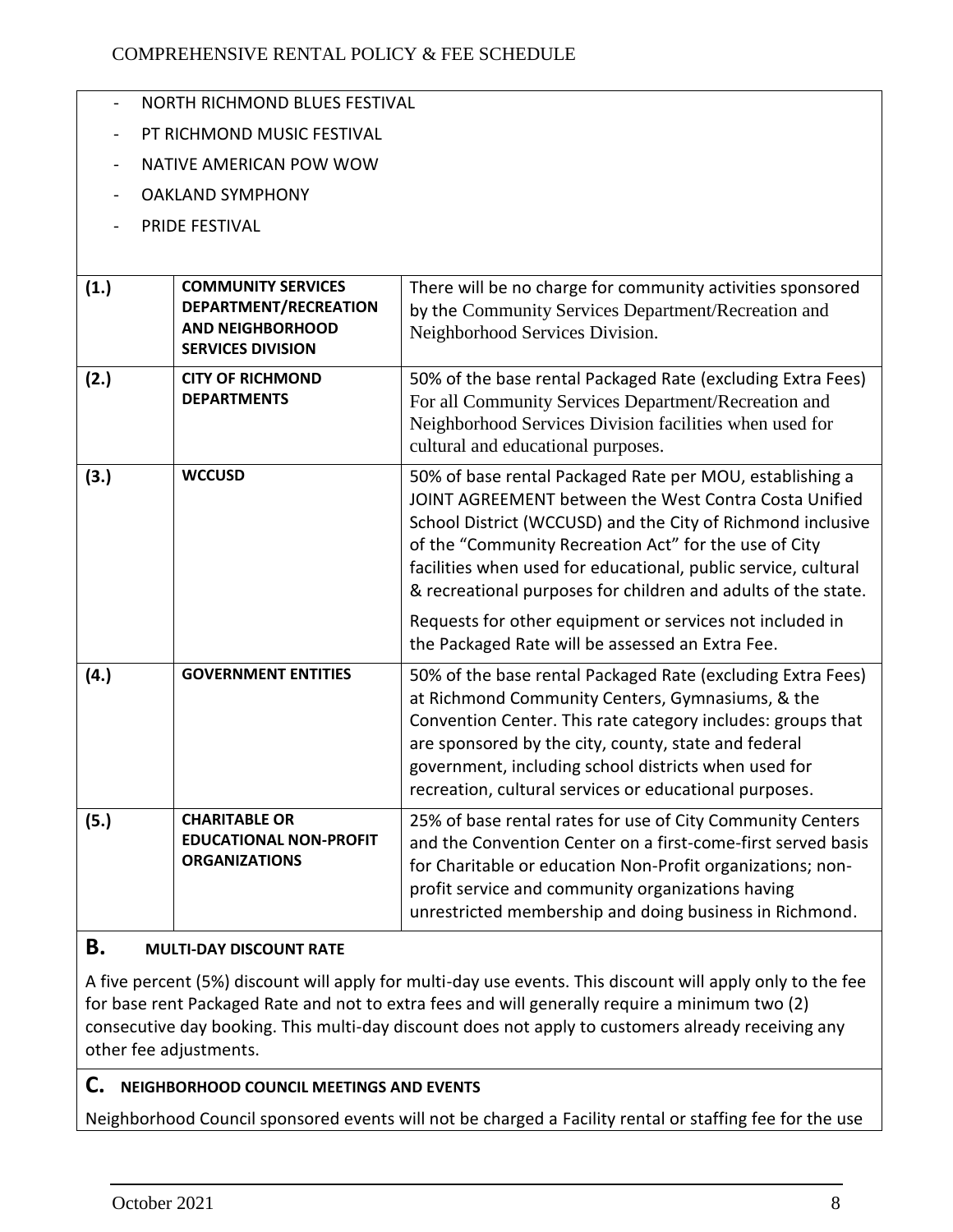of a Community Center for regular Council meetings, and a one (1) time use of a park or community center facility for their annual event (the use of the Convention Center and Swim Centers is not applicable).

**(New) Additionally, the following groups are approved for a 100% fee waiver under the same guidelines provided to the "Neighborhood Council Meetings/Events"- no fees will be assessed for their use of a Community Center facility for this purpose.**

- **1. The Police Department's Monthly Crime Prevention Meetings**
- **2. CERT related meetings/ events**
- **3. EOC related meetings / events**

**NOTE:** Any requests for fee adjustments not listed above must be approved by City Council. Approvals for adjustments must be in place prior to submitting an application to rent a facility.

# **D. NO REDUCTION IN ASSOCIATED COSTS**

All associated costs and extra fees must be paid in full by all organizations; including 501 (c) (3) organizations, and City of Richmond Departments. Extra fees shall include all costs incurred by the City in connection with the use of a City facility such as, the cost of additional attendant, the use and set up of equipment and/or furniture, etc.

| Е.                                                         | <b>NON ADJUSTABLE FEES</b>                                                                                                                                                                |                                                                                                                                                             |  |  |
|------------------------------------------------------------|-------------------------------------------------------------------------------------------------------------------------------------------------------------------------------------------|-------------------------------------------------------------------------------------------------------------------------------------------------------------|--|--|
| ANY BUSINESS OR ORGANIZATION ENGAGED IN                    |                                                                                                                                                                                           | 100% of rental fees plus applicable extra fees.                                                                                                             |  |  |
| A COMMERCIAL USE OF THE FACILITY WILL BE<br><b>CHARGED</b> |                                                                                                                                                                                           | A \$1.00 per the number of estimated attendees<br>$\blacksquare$<br>will be collected in advance for Admission Fees<br>or Tickets Sold and Concession Sales |  |  |
|                                                            | XIII.                                                                                                                                                                                     | <b>RESERVATION &amp; BOOKING PRIORITY</b>                                                                                                                   |  |  |
|                                                            | With the exception of sports fields and swim<br>centers, reservations will be based upon the following<br>A. GENERAL PRIORITY ORDER<br>priorities when there is a conflict consideration: |                                                                                                                                                             |  |  |
| 1.                                                         | Programs/events administered by:                                                                                                                                                          |                                                                                                                                                             |  |  |
|                                                            | a.) The Community Services Department/Recreation and Neighborhood Services Division or<br>co-sponsored programs and events.                                                               |                                                                                                                                                             |  |  |
|                                                            |                                                                                                                                                                                           | b.) City Department meetings for staff or City Department business/events.                                                                                  |  |  |
|                                                            | c.) Neighborhood Council and other City Department who co-sponsor groups/ meetings.                                                                                                       |                                                                                                                                                             |  |  |
| 2.                                                         | WCCUSD when used for educational, cultural/recreational purposes.                                                                                                                         |                                                                                                                                                             |  |  |
| 3.                                                         | Groups that are sponsored or co-sponsored by the county, state and federal government.                                                                                                    |                                                                                                                                                             |  |  |
| 4.                                                         | Resident and non-profit service and community organizations having unrestricted<br>memberships.                                                                                           |                                                                                                                                                             |  |  |
| 5.                                                         | Resident business or commercial use.                                                                                                                                                      |                                                                                                                                                             |  |  |
|                                                            |                                                                                                                                                                                           |                                                                                                                                                             |  |  |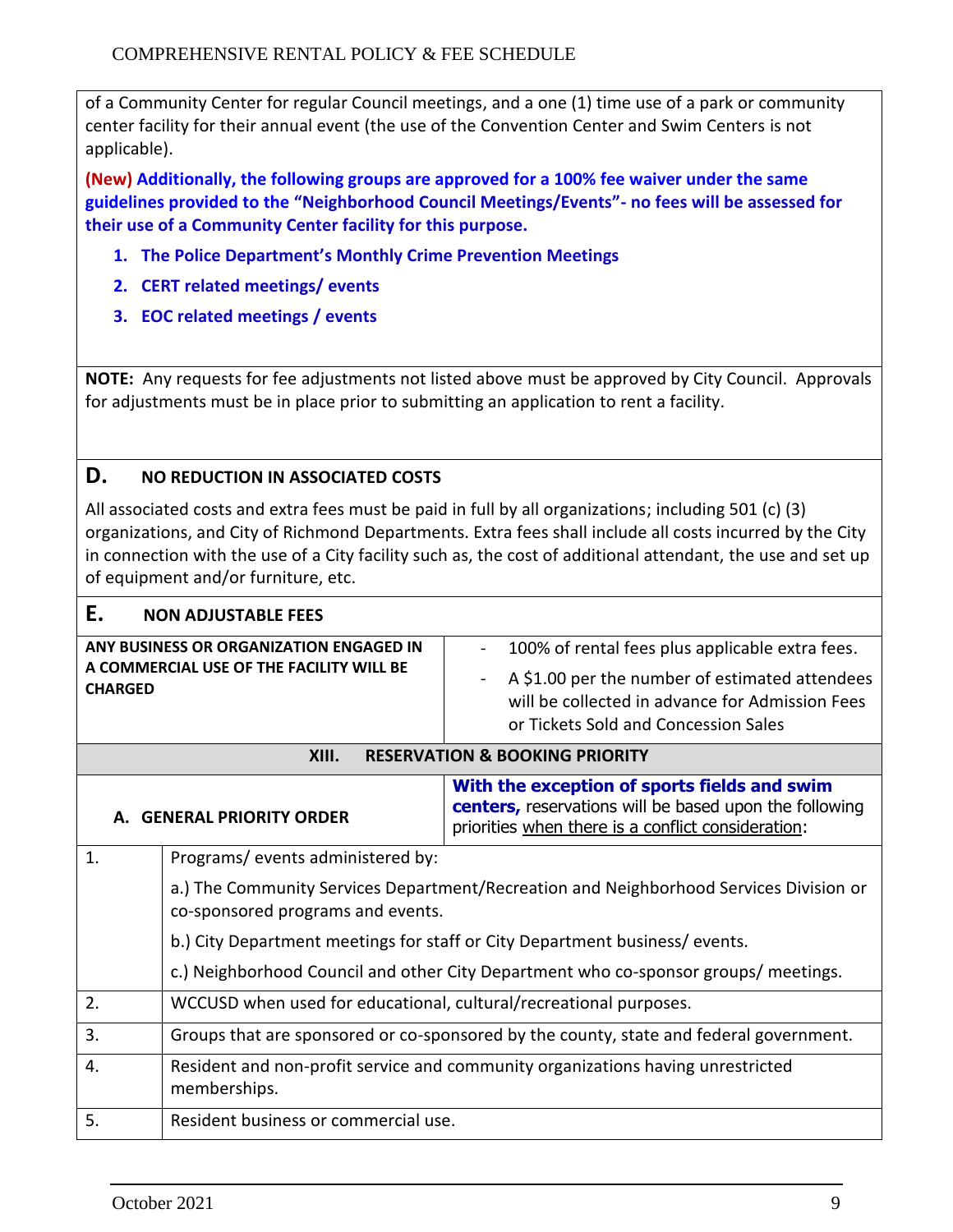| 6.                                                                                                                                                                                                                                                                                                           | Non-resident individuals and non-profit service and community organizations having<br>unrestricted memberships.                                                                                                                           |                                                                                                       |  |  |
|--------------------------------------------------------------------------------------------------------------------------------------------------------------------------------------------------------------------------------------------------------------------------------------------------------------|-------------------------------------------------------------------------------------------------------------------------------------------------------------------------------------------------------------------------------------------|-------------------------------------------------------------------------------------------------------|--|--|
| 7.                                                                                                                                                                                                                                                                                                           | Non-resident business or commercial use.                                                                                                                                                                                                  |                                                                                                       |  |  |
| 8.                                                                                                                                                                                                                                                                                                           | Restricted membership groups.                                                                                                                                                                                                             |                                                                                                       |  |  |
|                                                                                                                                                                                                                                                                                                              | <b>Scheduling</b>                                                                                                                                                                                                                         |                                                                                                       |  |  |
|                                                                                                                                                                                                                                                                                                              | <b>B. ATHLETIC FIELD AND SWIM</b>                                                                                                                                                                                                         | Field applications should be submitted as early as                                                    |  |  |
|                                                                                                                                                                                                                                                                                                              | <b>CENTER ONGOING RENTALS</b>                                                                                                                                                                                                             | November each year for the next years' schedule.                                                      |  |  |
| Most scheduling is done at the beginning of the calendar year<br>and on a 'First-Come-First-Served' basis'. As much as possible,<br>scheduling is worked out among the prospective field users.<br>When there is a conflict consideration, field assignments will<br>be based upon the following priorities: |                                                                                                                                                                                                                                           |                                                                                                       |  |  |
| 1.                                                                                                                                                                                                                                                                                                           | Programs administered by the Community Services Department/Recreation and                                                                                                                                                                 |                                                                                                       |  |  |
|                                                                                                                                                                                                                                                                                                              | Neighborhood Services Division or co-sponsored by the Community Services                                                                                                                                                                  |                                                                                                       |  |  |
|                                                                                                                                                                                                                                                                                                              | Department/Recreation and Neighborhood Services Division                                                                                                                                                                                  |                                                                                                       |  |  |
| 2.                                                                                                                                                                                                                                                                                                           | <b>WCCUSD</b> programs                                                                                                                                                                                                                    |                                                                                                       |  |  |
| 3.                                                                                                                                                                                                                                                                                                           | Resident youth groups                                                                                                                                                                                                                     |                                                                                                       |  |  |
| 4.                                                                                                                                                                                                                                                                                                           | Non-resident youth groups                                                                                                                                                                                                                 |                                                                                                       |  |  |
| 5.                                                                                                                                                                                                                                                                                                           | Adult groups                                                                                                                                                                                                                              |                                                                                                       |  |  |
|                                                                                                                                                                                                                                                                                                              |                                                                                                                                                                                                                                           | Youth group field assignments will be given to league representatives, and they in turn should assign |  |  |
|                                                                                                                                                                                                                                                                                                              |                                                                                                                                                                                                                                           | practice and game times to their coaches. League representatives should contact the Community         |  |  |
|                                                                                                                                                                                                                                                                                                              |                                                                                                                                                                                                                                           | Services Department/Recreation and Neighborhood Services Division as far in advance as possible       |  |  |
|                                                                                                                                                                                                                                                                                                              | regarding reservation of fields.                                                                                                                                                                                                          |                                                                                                       |  |  |
|                                                                                                                                                                                                                                                                                                              | Each league or team is responsible for dragging and lining<br>their fields. Extra Fee is assessed monthly or long term (Refer<br>C. Maintenance And Cleanup<br>to Extra Fee Schedule).                                                    |                                                                                                       |  |  |
|                                                                                                                                                                                                                                                                                                              | Each league or team is responsible for cleanup after each<br>use. Any cleanup costs will be charged against the deposit. If<br>the deposit gets below 50%, the team or league must<br>replenish the deposit before using the field again. |                                                                                                       |  |  |

#### <span id="page-13-0"></span>**D. (NEW) OTHER ATHLETIC FIELD USER CHARGES WITH A MEMORANDUM OF UNDERSTANDING (MOU)**  $\top$

| <b>CATEGORY</b> | <b>FIELD USERS WITH AN MOU</b>                                                                                                                                          |               | FEE.                              |
|-----------------|-------------------------------------------------------------------------------------------------------------------------------------------------------------------------|---------------|-----------------------------------|
|                 | <b>Youth Athletic Field users</b><br>All City affiliated activities/ Co-<br>1.<br>sponsored by Community Service                                                        | Residents     | \$10.00 per player, per<br>season |
|                 | Department<br>*Local leagues who have paid a per<br>2.<br>person field use fee for league play &<br>majority of participants are Richmond<br>residents<br>Little League | Non-residents | \$20.00 per player, per<br>season |

 $\mathsf{r}$ 

 $\mathbf{L}$